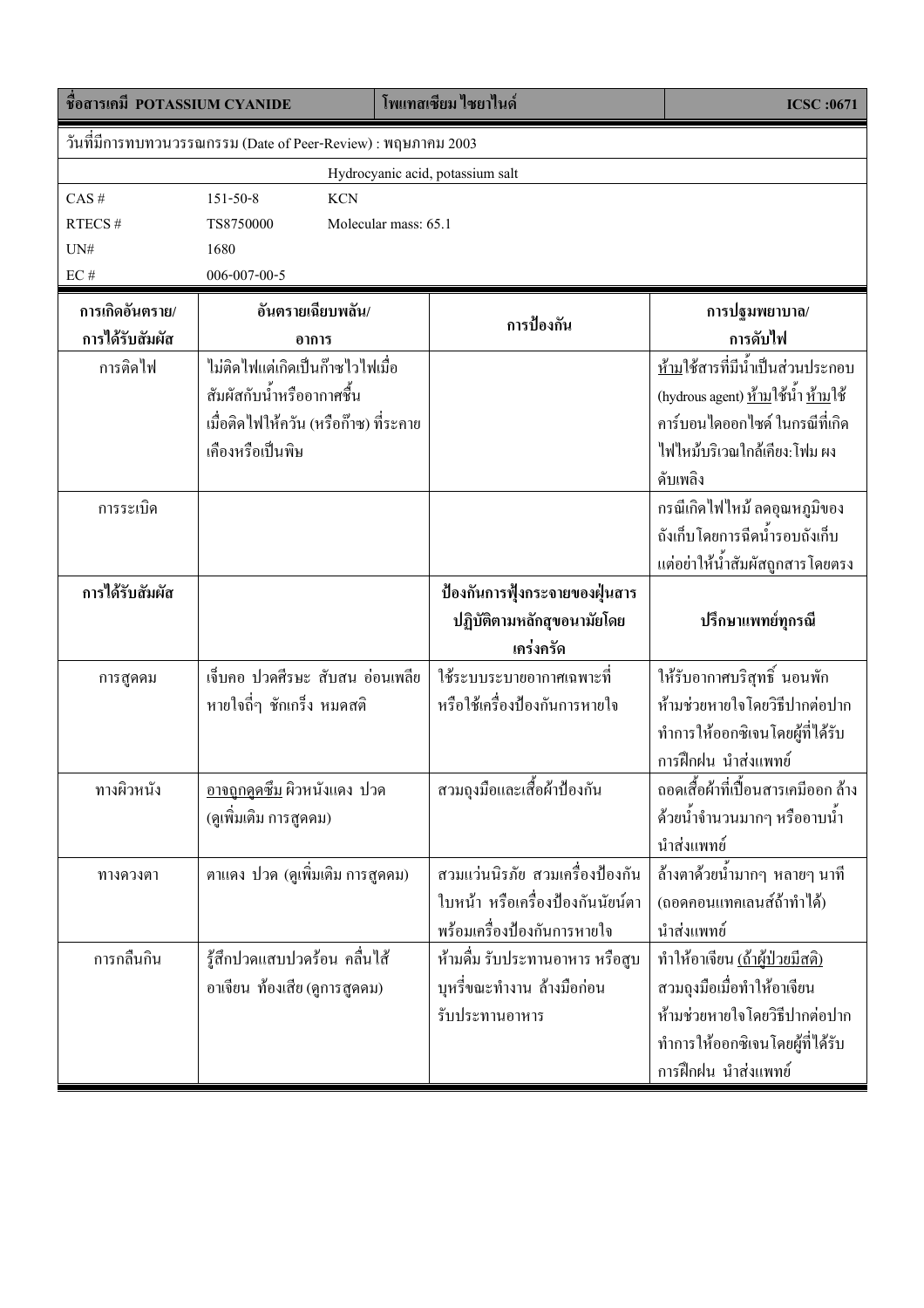| ชื่อสารเคมี POTASSIUM CYANIDE                                                                                                     | โพแทสเซียม ไซยาไนด์                                             |                                           | <b>ICSC:0671</b> |                            |  |  |  |
|-----------------------------------------------------------------------------------------------------------------------------------|-----------------------------------------------------------------|-------------------------------------------|------------------|----------------------------|--|--|--|
| ิ การจัดการเมื่อมีการรั่วไหล                                                                                                      | การบรรจุและติดฉลาก                                              |                                           |                  |                            |  |  |  |
| เคลื่อนย้ายผู้คนจากพื้นที่อันตราย ปรึกษาผู้เชี่ยวชาญ เครื่องป้องกัน                                                               | เก็บในภาชนะผนึกป้องกันอากาศ เก็บในบรรจุภัณฑ์ที่ทนต่อการ         |                                           |                  |                            |  |  |  |
| ส่วนบุคคล: ชุดป้องกันสารเคมีที่ครบถ้วนรวมทั้งเครื่องช่วยหายใจติด                                                                  | แตก หากเก็บในบรรจุภัณฑ์ที่แตกได้ ให้นำบรรจุภัณฑ์นั้นไปใส่       |                                           |                  |                            |  |  |  |
| ตัว ทำการดูคระบายอากาศ เก็บกวาคสารที่หกออกมาใส่ในภาชนะ                                                                            | ในภาชนะที่ทนต่อการแตกและปิดมิดชิด ห้ามขนส่งพร้อมกับ             |                                           |                  |                            |  |  |  |
| แห้ง ปิดสนิทและติดฉลาก ทำการสะเทินสารให้เป็นกลางด้วย                                                                              |                                                                 | ้อาหารและอาหารสัตว์ เป็นมลพิษทางทะเล      |                  |                            |  |  |  |
| สารละลายโซเดียมใฮโปคลอใรต์ จากนั้นล้างด้วยน้ำจำนวนมาก                                                                             |                                                                 | EU Classification Symbol: T+, N Note: [A] |                  |                            |  |  |  |
| <u>ห้าม</u> ปล่อยสารนี้ออกสู่สิ่งแวดล้อม                                                                                          |                                                                 | R: 26/27/28-32-50/53                      |                  | S: (1/2-)-7-28-29-45-60-61 |  |  |  |
|                                                                                                                                   |                                                                 | <b>UN Classification</b>                  |                  |                            |  |  |  |
|                                                                                                                                   |                                                                 | UN Hazard Class: 6.1                      |                  | UN Pack Group: I           |  |  |  |
| การจัดการเมื่อเกิดเหตุฉุกเฉิน                                                                                                     |                                                                 | การเก็บรักษา                              |                  |                            |  |  |  |
| Transport Emergency Card: TEC (R)-61S1680                                                                                         | เก็บแยกจากสารออกซิไคซ์อย่างแรง กรด อาหารและอาหารสัตว์           |                                           |                  |                            |  |  |  |
| NFPA Code: H3; F0; R0;                                                                                                            | คาร์บอนไดออกไซด์ น้ำ หรือผลิตภัณฑ์จากน้ำ เก็บในที่แห้ง          |                                           |                  |                            |  |  |  |
|                                                                                                                                   | เก็บในภาชนะปิดสนิท เก็บในห้องที่มีการระบายอากาศที่ดี            |                                           |                  |                            |  |  |  |
|                                                                                                                                   | เก็บในพื้นที่ที่ไม่มีทางเข้าของท่อระบายน้ำเข้าถึง               |                                           |                  |                            |  |  |  |
| ข้อมูลสำคัญ                                                                                                                       |                                                                 |                                           |                  |                            |  |  |  |
| สถานะทางกายภาพ ลักษณะ : เป็นผลึกที่ดูดความชื้นหรือของแข็งในรูปแบบต่าง ๆ มีกลิ่นเฉพาะตัว ไม่มีกลิ่นเมื่อแห้ง                       |                                                                 |                                           |                  |                            |  |  |  |
| อันตรายทางเคมี : สารสลายตัวอย่างรวดเร็วเมื่อสัมผัสกับกรด และสลายตัวอย่างช้าๆ เมื่อสัมผัสกับน้ำ ความชื้นหรือคาร์บอนไดออกไซด์       |                                                                 |                                           |                  |                            |  |  |  |
| ทำให้เกิดไฮโครเจนไซยาไนต์ (ดู ICSC 0492) สารละลายในน้ำเป็นด่างแก่ปานกลาง                                                          |                                                                 |                                           |                  |                            |  |  |  |
| ค่าจำกัดที่ยอมให้สัมผัสได้จากการทำงาน : TLV: as CN 5 mg/m ; (Ceiling value); (skin); (ACGIH 2005).                                |                                                                 |                                           |                  |                            |  |  |  |
| MAK: (Inhalable fraction) 2 mg/m ; skin absorption (H); Peak limitation category: II(1); Pregnancy risk group: C; (DFG 2004).     |                                                                 |                                           |                  |                            |  |  |  |
| ้วิถีทางของการใด้รับสัมผัส : สามารถดูคซึมเข้าสู่ร่างกายใด้โดยการหายใจเข้าไป เข้าทางผิวหนังและโดยการกลืนกิน                        |                                                                 |                                           |                  |                            |  |  |  |
| ี ความเสี่ยงจากการหายใจ : ปริมาณของอนุภาคสารในอากาศจะเพิ่มขึ้นอย่างรวดเร็วถึงขีดอันตราย ถ้าเกิดการฟุ้งกระจาย                      |                                                                 |                                           |                  |                            |  |  |  |
| ุผลของการได้รับสัมผัสสารในระยะสั้น : สารนี้ทำให้เกิดการระคายเคืองอย่างรนแรงต่อควงตา ผิวหนัง และทางเดินหายใจ สารนี้อาจมีผล         |                                                                 |                                           |                  |                            |  |  |  |
| ต่อการหายใจระดับเซลล์ ทำให้เกิดการชัก และหมดสติ การได้รับสัมผัสสารนี้อาจทำให้เสียชีวิตได้ ควรอยู่ภายใต้การดูแลของแพทย์ ดู         |                                                                 |                                           |                  |                            |  |  |  |
| หมายเหตุ                                                                                                                          |                                                                 |                                           |                  |                            |  |  |  |
| ผลของการได้รับสัมผัสสารในระยะยาวหรือได้รับซ้ำๆ : สารนี้อาจมีผลต่อไทรอยด์                                                          |                                                                 |                                           |                  |                            |  |  |  |
| คุณสมบัติทางกายภาพ                                                                                                                |                                                                 |                                           |                  |                            |  |  |  |
| จุดเดือด : $1625^{\circ}$ C                                                                                                       | ความหนาแน่น: $1.52$ g/cm                                        |                                           |                  |                            |  |  |  |
|                                                                                                                                   | การละลายในน้ำ: $g/100$ ml: 71.6<br>จุดหลอมเหลว $:634^{\circ}$ C |                                           |                  |                            |  |  |  |
| ข้อมูลผลกระทบต่อสิ่งแวดล้อม                                                                                                       |                                                                 |                                           |                  |                            |  |  |  |
| สารนี้เป็นพิษอย่างมากต่อสิ่งมีชีวิตในน้ำ                                                                                          |                                                                 |                                           |                  |                            |  |  |  |
| หมายเหตุ                                                                                                                          |                                                                 |                                           |                  |                            |  |  |  |
| ปริมาณของสารที่ได้รับจากการทำงานในเวลาใดๆ ไม่ควรเกินค่าจำกัดที่ยอมให้สัมผัสได้จากการทำงาน ต้องได้รับการรักษาอย่าง                 |                                                                 |                                           |                  |                            |  |  |  |
| ้เฉพาะเจาะจงในกรณีที่ได้รับพิษจากสารนี้ ต้องมีคำแนะนำวิธีการรักษาที่ถูกต้องเตรียมพร้อมไว้ อันตรายขึ้นกับความรุนแรงของการได้รับ    |                                                                 |                                           |                  |                            |  |  |  |
| สัมผัสสาร ควรได้รับการตรวจจากแพทย์เป็นระยะ <u>ห้าม</u> นำชุดทำงานกลับบ้าน ห้ามปฏิบัติงานคนเดียวในพื้นที่หากมีโอกาสได้รับสัมผัสสาร |                                                                 |                                           |                  |                            |  |  |  |
| ไฮโครเจนใซยาในต์ ข้อมูลของเอกสารมีการปรับปรุงบางส่วนในเดือนเมษายน 2005 ค่าจำกัดที่ยอมให้สัมผัสได้จากการทำงาน ดูหัวข้อ             |                                                                 |                                           |                  |                            |  |  |  |
| ข้อมูลสิ่งแวดล้อม ค่าจำกัดที่ยอมให้สัมผัสได้จากการทำงาน                                                                           |                                                                 |                                           |                  |                            |  |  |  |